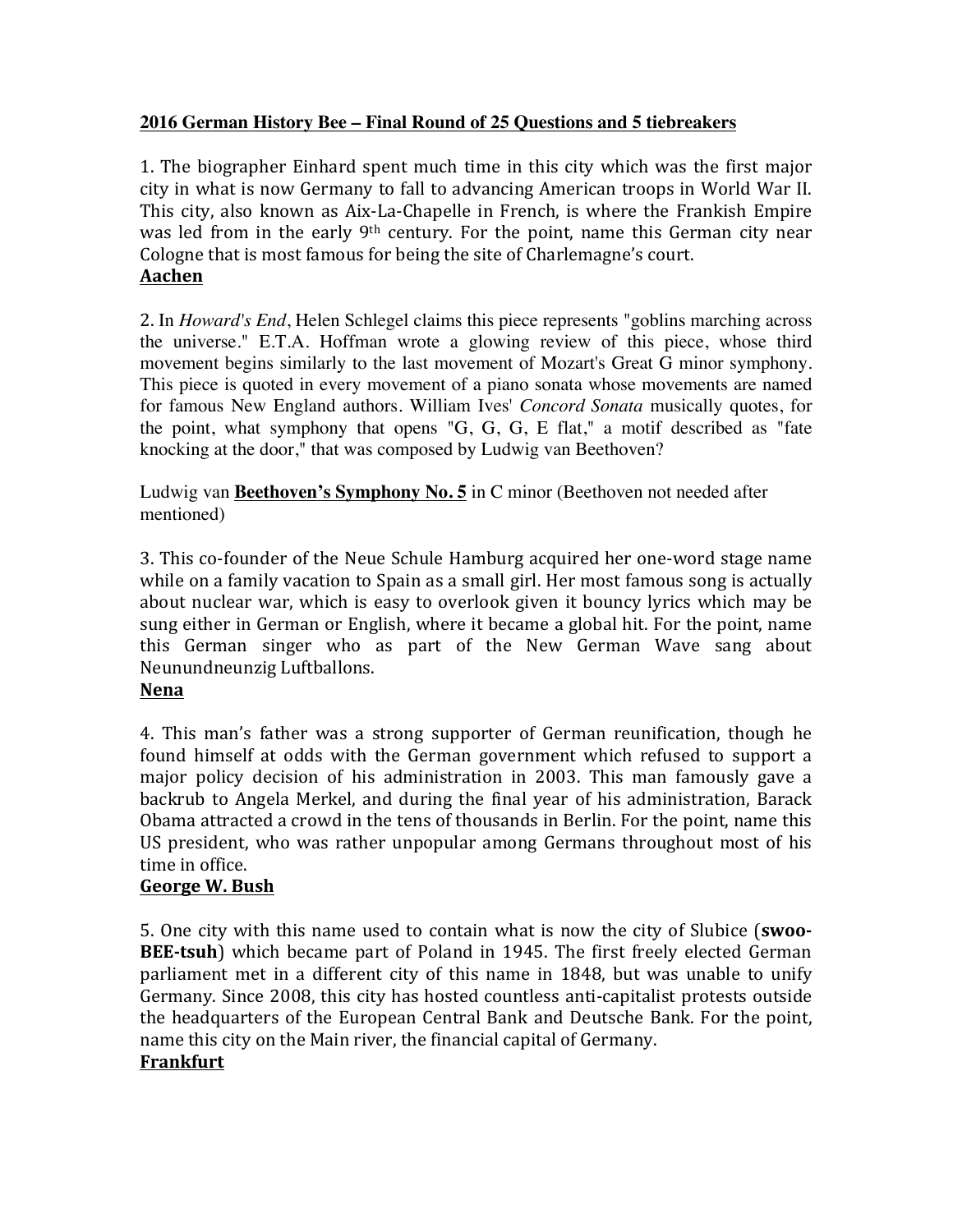6. In a letter to his wife, Walter Congreve stated he did not participate in this event as he "thought they might not be able to resist a general." On the 100th anniversary of this event, members of the Royal Welch Fusiliers recreated a soccer game at a Frelinghien monument. Pope Benedict XV advocated for an official version of this event by asking "that the guns may fall silent, at least upon the night the angels sang." A photo of this event shows British and German Soldiers standing arm-in-arm between opposing trenches. For the point, name this very brief lull in World War I that took place in December 1914.

World War I **Christmas Truce** (accept descriptions of soldiers not fighting on Christmas; prompt on truce, ceasefire, etc.)

7. At one of these events in 1980, Gundolf Kohler was killed while carrying out a bombing that killed 12 other people. This event, which takes place in Ludwigsvorstadt-Isarvorstadt, commemorates Ludwig I's marriage to Therese of Saxe-Hildburghuasen, and has grown to become the most massive concentration of dirndls and lederhosen on the planet. For the point, name this annual festival held in Munich, a 16-day celebration of beer that starts on the third Saturday in September and ends at the beginning of its namesake month.

# **Oktoberfest**

8. This composer wrote the piece "A new song we raise" in response to the execution of Johann Esch and Heinrich Voes. J.S. Bach wrote a set of canonic variations on his Christmas piece "Vom Himmel hoch." Another of his hymns was quoted in the finale of Felix Mendelssohn's fifth symphony, written for the 300th anniversary of the Augsburg Confession. "A Mighty Fortress is Our God" was written by, for the point, what German whose hymns and other religious writings, including the Ninety-Five Theses, helped initiate the Protestant Reformation? Martin **Luther**

9. This publication was led by one man for 55 years. Rudolf Augstein, who founded it together with a British army officer in 1947. This publication helped uncover the Flick Affair, and it is widely known for investigative journalism led from its headquarters in Hamburg. For the point, name this most influential German newsmagazine with a distinctive red border whose name means "the mirror" in English.

# Der **Spiegel**

10. This group largely took inspiration from Carlos Marighella's Minimanual of the Urban Guerilla. Members of this group committed suicide during "death night" while being held in Stammheim Prison. The first incarnation of this group is referred to as the Baader-Meinhof Gang, and it was responsible for the deaths of Jurgen Ponto and Hanns Schleyer during the 1977 German Autumn. For the point, name this West German left-wing terrorist group that operated during the 1970s.

**Red Army Faction (or Rote Armee Fraktion; prompt on Baader-Meinhof Gang)**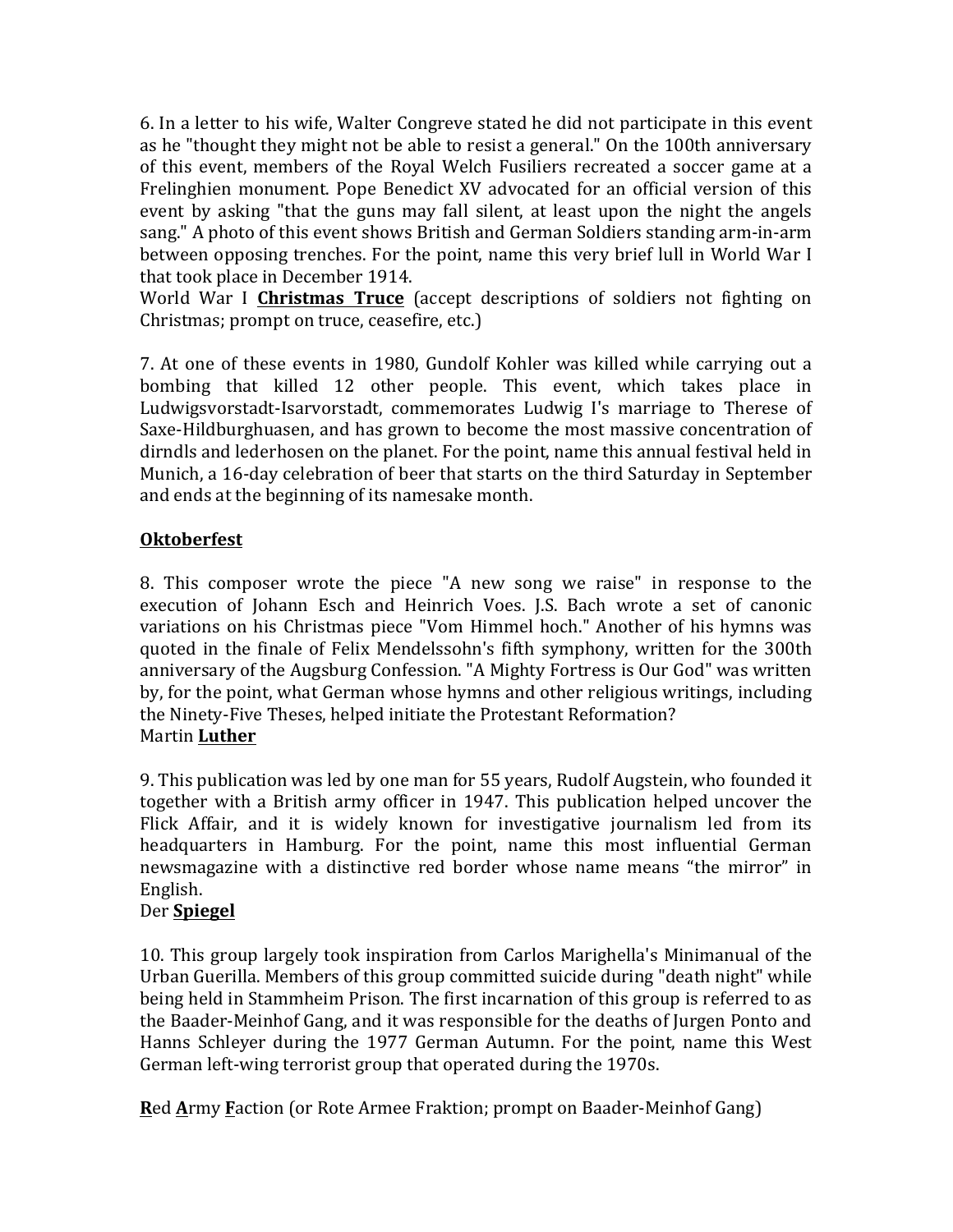11. Robert F. Kennedy and KGB spy Georgi Bolshakov once diffused a conflict that took place at this specific location. Counterparts to this location were found at Dreilindeneck and Friedrichstrasse train station, which military members could not use. This location was near the strategically situated Café Adler and it took its name from the NATO phonetic alphabet. For the point, name this crossing point between East and West Berlin where a museum currently documents the Cold War.

## **Checkpoint Charlie** (prompt on Berlin, prompt on Berlin Wall)

12. Since leaving his highest political office, this man has become a leader of a consortium seeking to increase Russian gas exports to Germany via a Baltic Sea pipeline. This man was in office for a much shorter time than his predecessor or successor, but he helped pass the influential Hartz-IV (Hartz Four) reforms that led in part to Germany ultimately having fewer unemployment problems than France or Italy. For the point, name this German SPD chancellor who served after Helmut Kohl and before Angela Merkel.

#### Gerhard **Schroeder**

13. A man pretending to be East German astronaut Sigmund Jähn claims to replace Erich Honecker in this film. This film, which was both set and filmed near Alexanderplatz features the actor Daniel Bruehl whose character falls in love with a Soviet nurse. At the end of this movie, Germany is reunified, and the dramatic tension of keeping the fall of the Berlin Wall from the main character's mother is resolved. For the point, name this popular 2003 German film about metaphorically bidding farewell to the founder of Soviet communism.

#### **Good Bye, Lenin**

14. This nation's inhabitants refer to Germans as Piefkes and is the only other Western European country to commonly use the title of chancellor for its head of government. A man who was born in what is now this country briefly united this country with Germany in a move that was very popular among many of its residents in 1938. This country's name means Eastern kingdom in German, a reference to its geographic location vis a vis the Frankish Empire. For the point, name this nation that in an earlier form contested the question of German dualism with Prussia. **Austria**

15. This man's work was supported and funded by Johann Fust, who later sued this man to collect on the debt. Twenty-one copies of this man's edition of the Vulgate, using 42-line pages, are currently known and complete; the most recent of those to be sold went for over two million dollars at auction in 1978. For the point, name this 15th century publisher from Mainz whose introduction of the movable-type printing press revolutionized Europe.

#### Johannes **Gutenberg**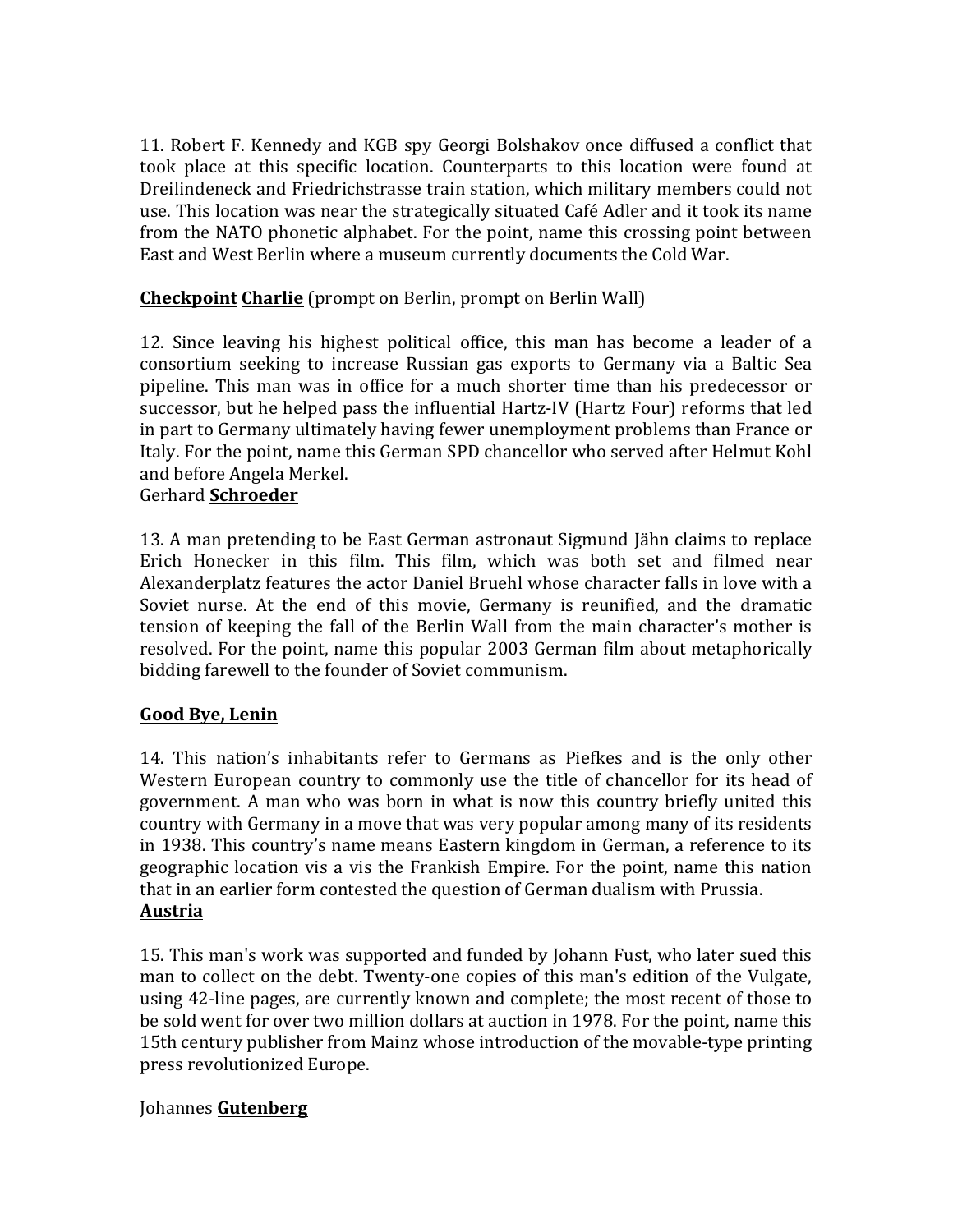16. It's not Marilyn Monroe, but this woman is purported to have had a brief affair with JFK during a White House visit in 1962, her other lovers included John Wayne, George Bernard Shaw, and Frank Sinatra. She first came to prominence when directed by Joseph von Sternberg as Lola-Lola in The Blue Angel, and late in life successfully lobbied against closing the Babelsberg film studios. For the point, name this glamorous German-American actress who became a style icon over a six decade career in show business.

#### Marlene **Dietrich**

17. Ernst von Bandel designed a statue to this man that after several decades was finally completed at the end for the Franco-Prussian War. This man attacked the forces of Varus in AD 9, wiping out three legions in a battle where he took advantage of the Roman troops being strung out while marching. For the point, name this commander of the Cherusci who won the Battle of Teutoberg Forest. **Arminius or Hermann (the German)** 

18. Early work toward this discovery was made by Philippe-Charles Schmerling in the Belgian Engis Caves, as well as a specimen found in Gibraltar. Johann Fuhlrott suggested the name for this species, based on the river valley near Dusseldorf where its first fossils were discovered. In 2014, scientists announced that this species died out during a European ice age before Homo sapiens reached the continent. For the point, name this subspecies of genus Homo that lived some tens of thousands of years ago.

**Neanderthal** (or homo (sapiens) neanderthalensis)

19. A line separating northern regions that produce this product from regions specializing in producing a different product to the south roughly parallels the Limes, or the former Northern border of the Roman Empire. Roughly 20% of all producers of this product in the world are found in Bavaria, including the nearly millennium old Weihenstephaner. This product has been produced for centuries according to the Reinheitsgebot, and leading German exporters of it include Loewenbraeu and Becks. For the point, name this stereotypically German beverage, which also names a famous hall where a putsch occurred in Munich

#### **Beer**

20. One work by this man shows a figure wearing a crown of snakes. One of this man's works features a sphere, a truncated cube, a magic square, and a frustrated angel. This man depicted St. Jerome working on the Vulgate in his study in another work, and tried to depict a rhinoceros in another. For the point, name this German artist of Melancolia I and Knight, Death, and the Devil, two of his many engravings, in addition to numerous woodcuts of apocalyptic scences. Albrecht **Durer**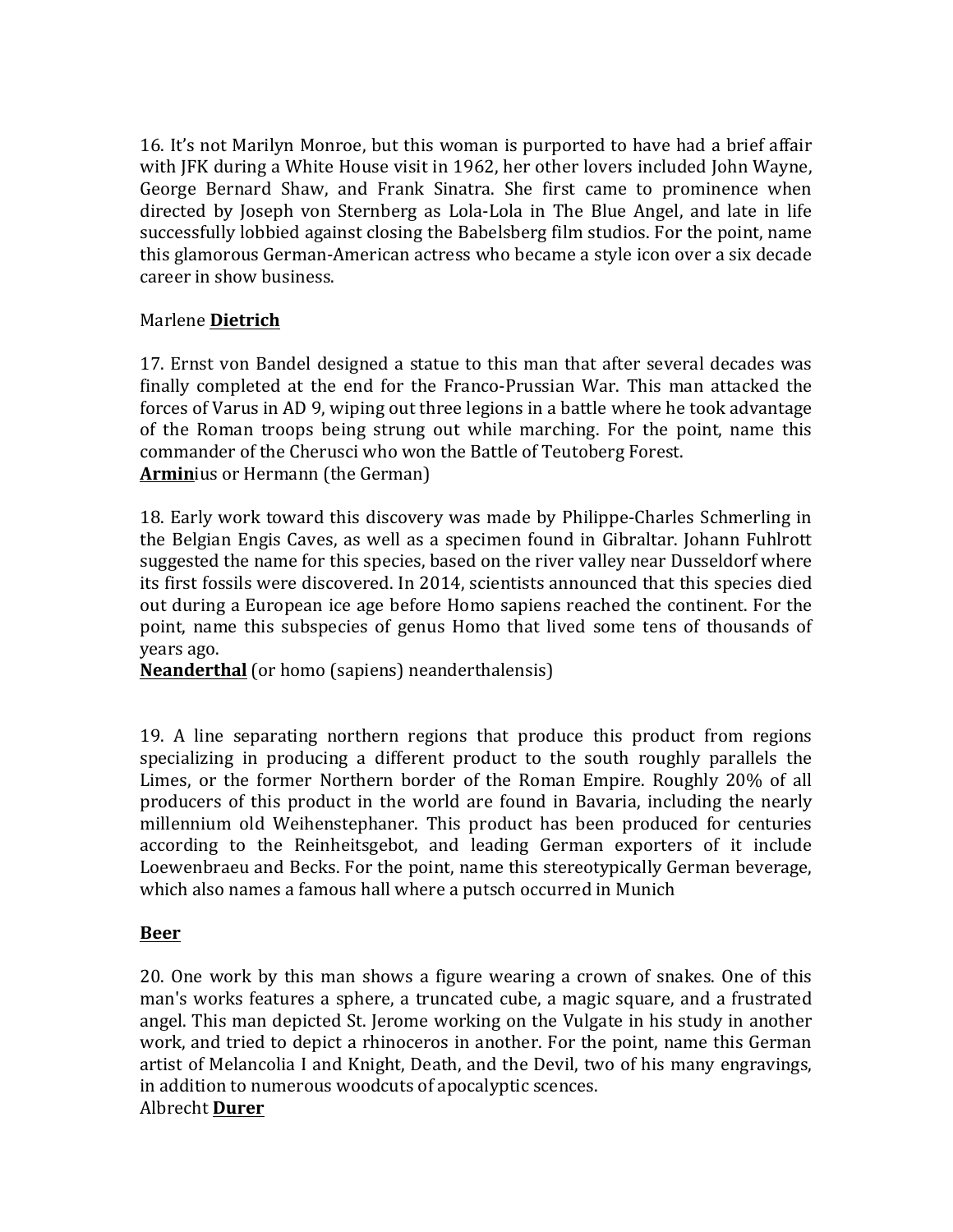21. This organization labeled itself the "Shield and Sword of the Party." One leader of this organization, Markus Wolf, installed Gunter Guillaume as secretary for Willy Brandt, leading to Brandt's resignation. According to legend, one in seven citizens served as informants for this group, whose records have been open to the public since reunification. For the point, name this "Ministry for State Security," a secret police force that operated in East Germany.

# **Stasi**

22. A song by the Rolling Stones claims "I rode a tank in the general's rank when "this" raged and the bodies stank. This technique was explained in works such as Heinz Guderian's *Achtung Panzer!* and it featured prominently in the initial sweep through the Ardennes Forest and around the Maginot Line. This term in German means lightning war. For the point, name this method of quick invasions making use of combined arms and motorized infantry that Germany used to great effect during the opening stages of World War II.

### **Blitzkrieg**

23. This event was blamed in 2001 for giving half the animals in the Berlin Zoo diarrhea. It originally grew out of a birthday party for Matthias Roeingh under the motto Friede Freude Eierkuchen, or Peace, Love, Pancakes. It was originally held on the Kurfurstendamm, but moved to the Tiergarten, where over a million people attended in 1997. For the point, name this techno festival that was permanently cancelled after 21 people were killed in a stampede at its 2009 version in Duisburg. **Love Parade**

24. This man was captured on Garibaldi Street and later dressed in a flight attendant's uniform to be smuggled out of Argentina. After he arrived in Israel, Hannah Arendt coined the phrase "the banality of evil" as he stood trial for crimes during the Third Reich. For the point, name this former Nazi and logistical architect of the Holocaust who was hanged in 1962.

#### Adolf **Eichmann**

25. These people are the namesake of a linguistics law that describes how consonants developed from Proto-Indo European into Proto-Germanic. Despite that achievement, they are best known for cataloging such works as The Goose Girl and The Frog Prince, which can be analyzed along the principles of Jungian and Freudian psychology. For the point, name these siblings who systematically launched the study of German folklore by writing down tales such as Cinderella and Hansel and Gretel.

#### Brothers **Grimm**